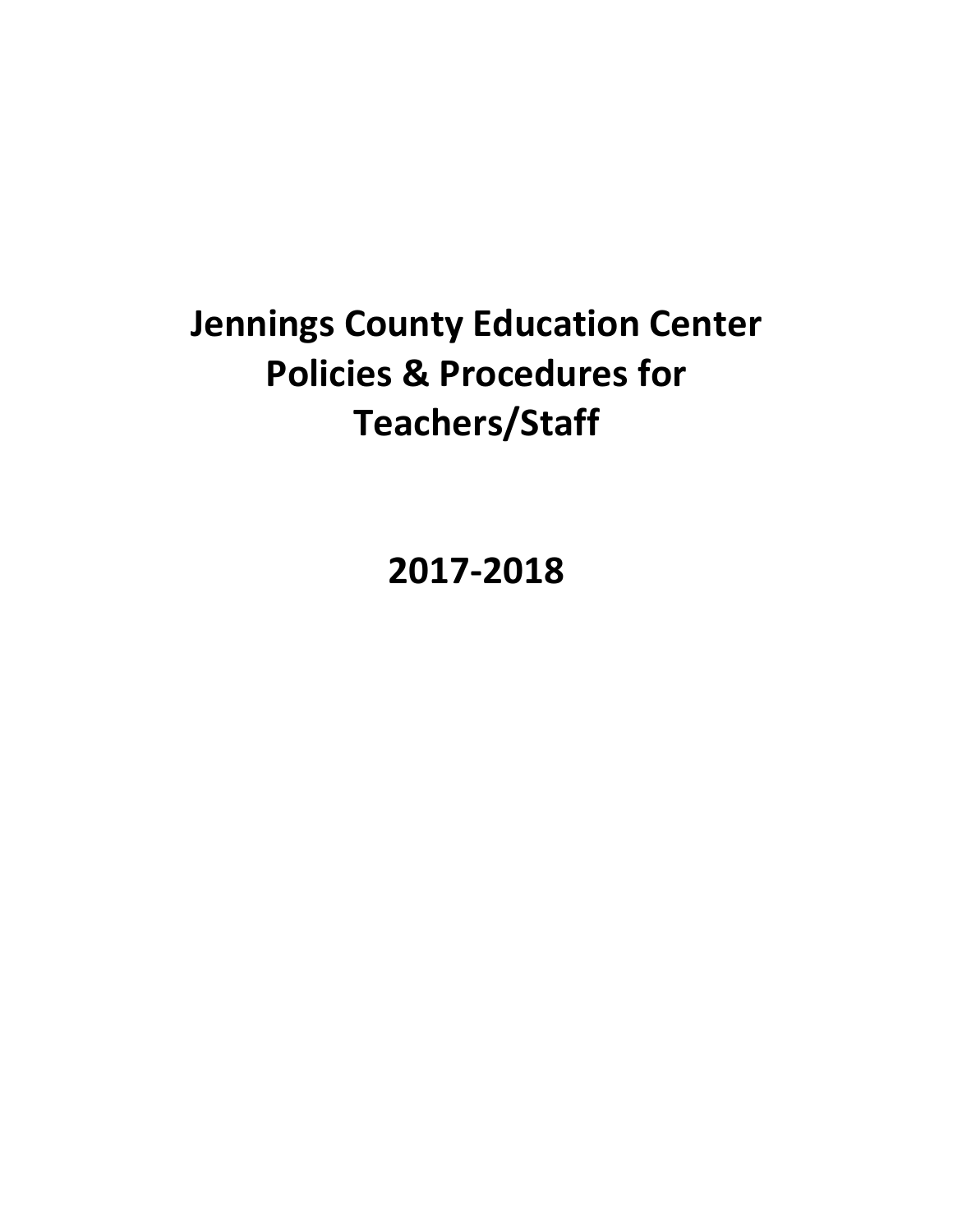The purpose of this handbook is to familiarize the faculty and staff of Jennings County Education Center (JCEC) with some of the policies and procedures of the school system and the JCEC. It is hoped it will promote greater understanding and clearer interpretation of the policies and regulations of the school.

**Staff Qualifications**: The director and instructors must have a bachelor's degree. Instructional teaching aides must have a high school diploma, a General Educational Development Certificate or an HSED.

Staff must participate in at least one state sponsored professional development per program year. All professional development hours will be tracked and reported in AE InTERS.

## **General Information**

The teacher is the means by which knowledge is communicated to the student. To properly dispense this knowledge, it is imperative that the teacher:

- 1. Strive to know each student as a separate entity;
- 2. Encourage and guide the student into self-conducted activities which will result in problem solving and greater understanding;
- 3. Stress motivation and pride so that each pupil will visualize an educational goal and strive for attainment.

# **Teacher Responsibilities**

- 1. Developing and putting adopted course of study into operation.
- 2. Direct the student, according to a prepared plan, toward maximum achievement in curricular activities.
- 3. Maintain the necessary records regarding attendance, inventory, and others as required by the director.

# **3A. Data Collection & Reporting of Student Information:**

Student demographic and testing information is to be entered into InTERS within the first 12 hours of attendance. Teachers must enter the student's attendance daily.

Student folders will be maintained and must include: Registration forms, withdraw forms (under 18 students), Release of Information forms, paper-based assessment information, exit forms, original versions of IEPs, transcripts,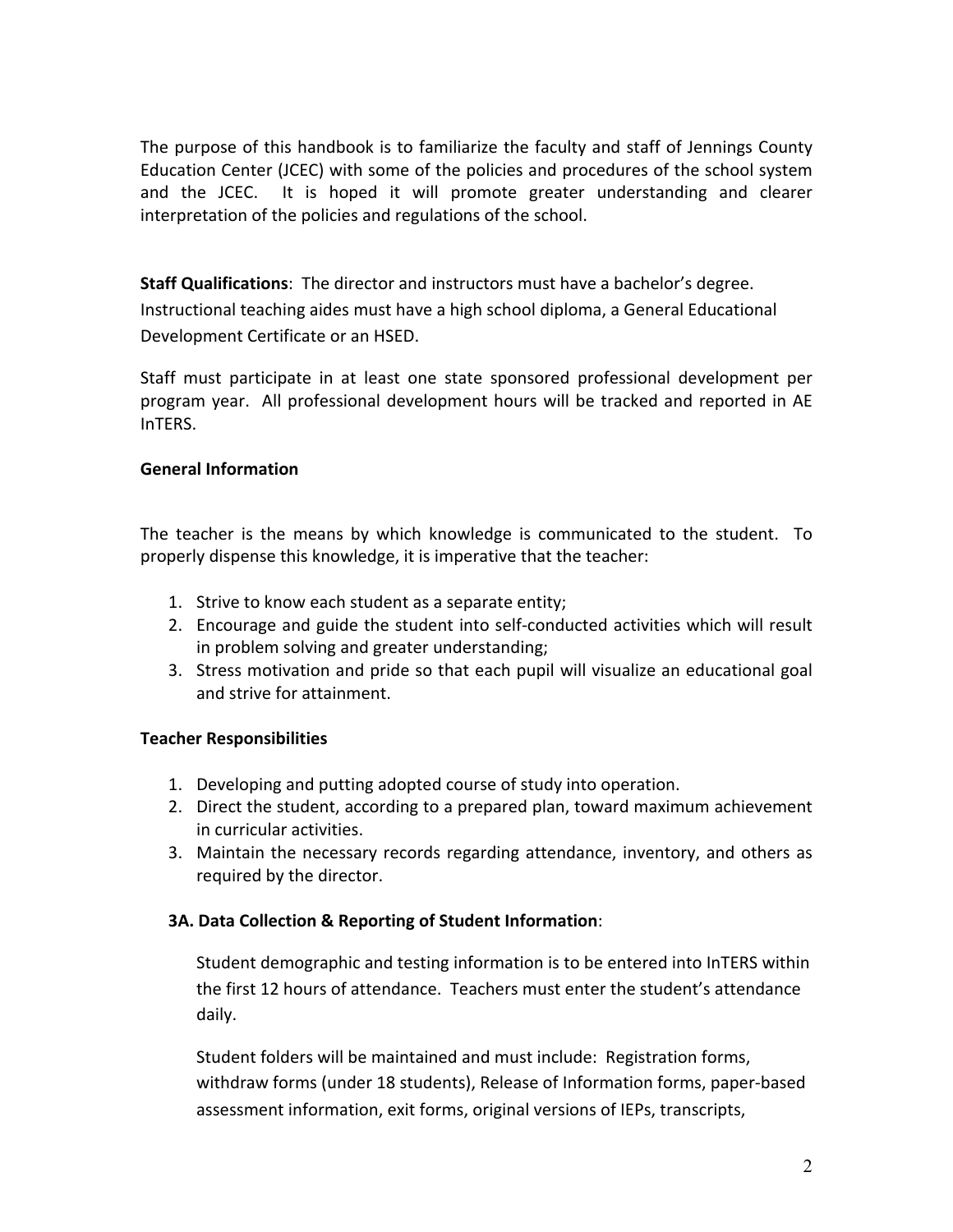referrals and any additional signed documents. Student folders will be retained in a secure area for a minimum of three years.

4. All students must complete a Pre-TABE Test. All scores must fall in valid range. Pre-test scores must be entered in InTERs within 48 hours. The chart below recommends the attendance hours each student should complete between the Pre- and the Post-TABE. If the student is leaving the program, post-test them even if they do not have the recommended number of attendance hours.

| Test                        | <b>NRS Levels</b>             | <b>Same Test Form or Alternate</b><br><b>Test Form for Post-test</b>  | Recommended<br><b>Attendance Hours</b> |
|-----------------------------|-------------------------------|-----------------------------------------------------------------------|----------------------------------------|
| TABE 9 and                  | <b>ABE EFLS</b>               | Alternate                                                             | 50 - 60 (Minimum 40                    |
| TABE 10                     | $(Levels 1-4)$                | Example: Pretest with 9M,<br>Post-test with 10M                       | hours)                                 |
| <b>TABE 9and</b><br>TABE 10 | <b>ASE EFL (Level</b><br>5/6) | Alternate                                                             | $30 - 59$                              |
| TABE 9 and                  | ABE & ASE                     | Same                                                                  | 120                                    |
| TABE 10                     | <b>EFLs</b><br>$(levels 1-5)$ | Example: Pretest with 9M,<br>Post-test with 9M                        |                                        |
| <b>TABE CLAS-E</b>          | All ESL Levels                | Alternate<br>Example: Pretest with A, Post-<br>test with B            | 60 - 95 (Minimum of<br>50 hours)       |
| <b>TABE CLAS-E</b>          | All ESL Levels                | Same<br>Example: Pretest with A, Post-<br>المالية والمقاربة والمستحدث | $100 - 140$                            |

Table 5- Recommended Attendance Hours between Pre- and Post-test

- 5. The Readiness Test must be given to any student under the age of 18. Passing Readiness scores indicates the student is prepared for the official test. The Superintendent will then sign the under-age student's exit form to verify his approval of their testing.
- 6. Maintain order at all times in the classroom and other areas of building.
- 7. Insure that school equipment and materials are put to their intended use and not mutilated, defaced, or wasted.

# **Rules and Regulations**

- 1. Classrooms must be left in an orderly condition  $-$  free of paper on the floors, chairs arranged in an appropriate fashion, windows closed, lights off, and the classroom door closed and locked at the end of each school day. Should the classroom not be in use during the school day and the teacher or other personnel is not in the classroom, the door should be locked. Damage of any type should be reported to the office immediately.
- 2. Discipline of students must be of the type you can defend if questioned by the administration or parents of the student concerned. Those cases that a teacher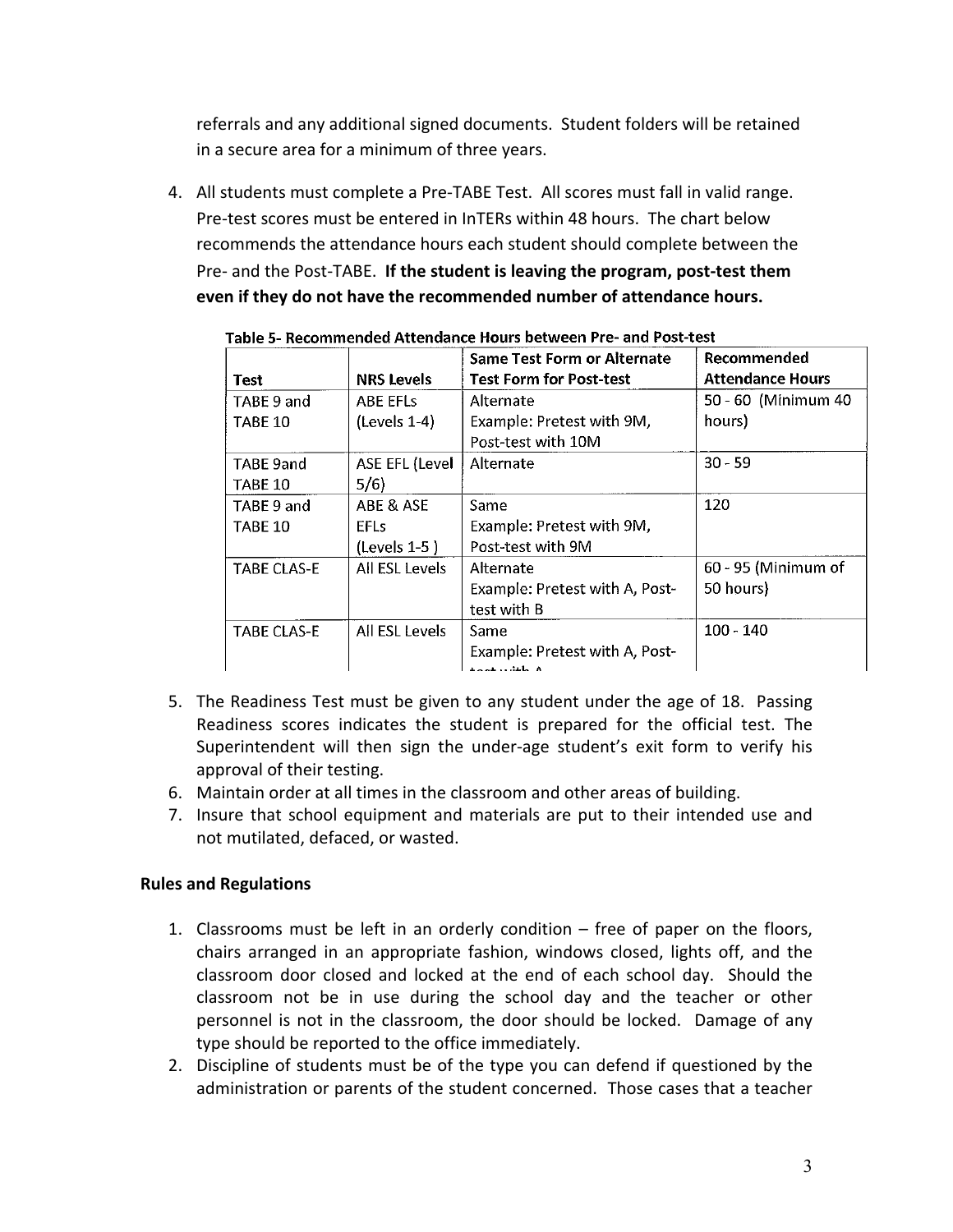feels he/she cannot handle will be sent to the office. If a student is not working or keeping others from working, direct them to sign-out and leave for the day. If this becomes an on-going problem, the student will be held out of class for 90 days.

- 3. Teachers are expected to support all policies subsequent to those listed above when prescribed by the director or other administrative official in the performance of his/her office.
- 4. All teachers are expected to dress in an acceptable, professional manner commensurate with their position.
- 5. Teachers should discuss all problems with the JCEC director. Any problems not resolved at the building level can be, with the director's approval, called to the attention of the superintendent or his/her staff.

# **Faculty Meetings**

Faculty meetings will be held once each semester and as needed. Every effort will be made to give adequate notice of a called faculty meeting. The attendance of each **teacher is required unless prior administrative approval has been obtained.** Faculty meetings will be presided over by the director.

# **Harassment Policy**

It is the policy of Jennings County Schools to maintain a learning and working environment that is free from harassment. It shall be a violation of this policy for any employee or student of Jennings County Schools to harass another employee or student through unwelcome conduct or communications relative to race, color, national origin, religion, sex, age, handicapping cognition, marital status, or sexual preference. This policy also applies to non-employee volunteers who work subject to the control of school authorities.

# **LOCKOUT & LOCKDOWN Drill Procedure**

# **Intruder Outside**: Intercom Call: **LOCKOUT**

- 1. If a LOCKOUT command is given, lock your door and continue to teach. Be aware a possible outside intruder may be present on the school grounds. All exterior doors and windows should be secured. (Eric, Jan & Crystol will make sure all exterior doors are shut and locked.
- 2. Crystol will place a sign on the front door of the building stating that we are currently on a LOCKOUT and No one is allowed in or out of the building.
- 3. Jan (or Crystol) will call Central.
- 4. Crystol or Missy will handle calls made to the building.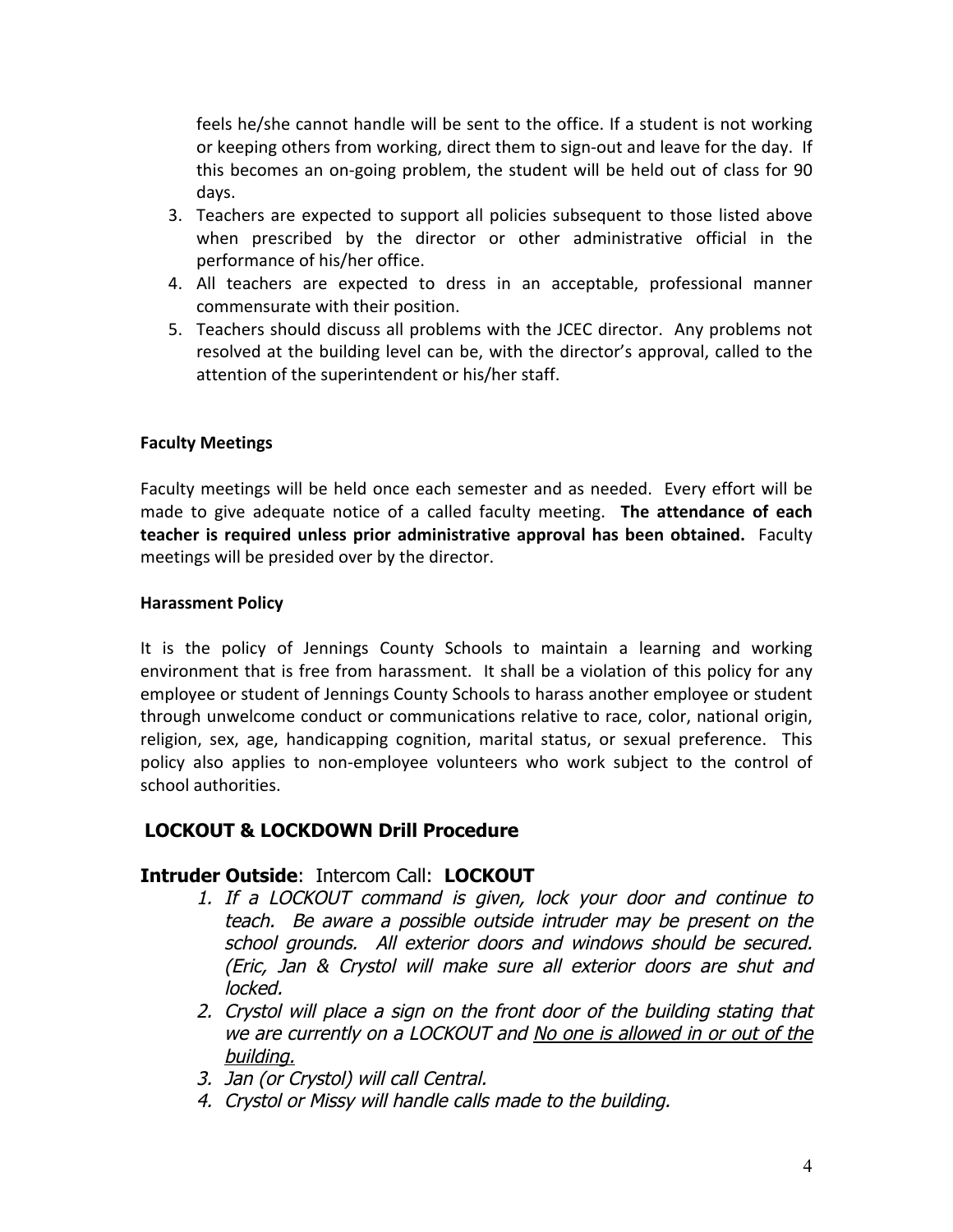- 5. If you are outside when the LOCKOUT is called, get inside as quickly as possible. Adult Education students who are caught outside should return to their car, or walk off school property going to a safe area.
- 6. Stay calm and don't discuss the situation.
- 7. **Do not** call the office to ask general questions. Only use your phone for an emergency call to the office. **\*A person can place the building in Lockout and it can be changed to a Lockdown if the threat goes from outside the building to inside the building.**
- 1. **If we are told someone is headed our way angry and armed -** Intercom Call: **Intruder approaching – seek shelter**. Proceed to the shelter area. (Handicapped students will shelter in office restroom.) Crystol will check the Computer Lab; Jan will check restrooms. Everyone remains quite – lights out- no cell phone usage. (Student phones need to be turned off. Teacher phone muted.) Remain sheltered until two people announce that the threat has ceased to exist and the building can go back to normal operations.

# **Intruder Inside** – Call: **Blast of an air horn and Intercom Call - Lockdown.**

- 2. The first person aware of a threat should IMMEDIATELY contact the office. If necessary, the **staff member has the right to call a LOCKDOWN from their classroom** phone to keep others safe.
- 3. DO NOT CONFRONT A SITUATION ALONE. Observe the behavior of the individual and position yourself for safety. Trust your instincts, try to remain calm, and/or talk to the individual about the need to remove the students from the situation.
- 4. Pull locked door shut. Turn classroom lights off. Place students away from door – no cell phone usage (Student phones need to be turned off. Teacher phone muted.) Remain quiet. If the intruder gains access – fight (throw desk/chairs/laptops/books) and then flee if possible. (Students unable to reach a classroom should hide, fight, or flee as appropriate. The Student Lounge, the Teacher Lounge, and classrooms on Hallway D would be areas they could possibly enter and secure. If they feel they can reach an exit, they should flee the building.)
- 5. When it is safe, two people will announce when the threat has ceased to exist and the building can go back to normal operations.
- 6. **During a Lockdown,** do not leave if you hear the fire alarm unless otherwise directed.
- 7. **Always use your best judgment to protect your students!**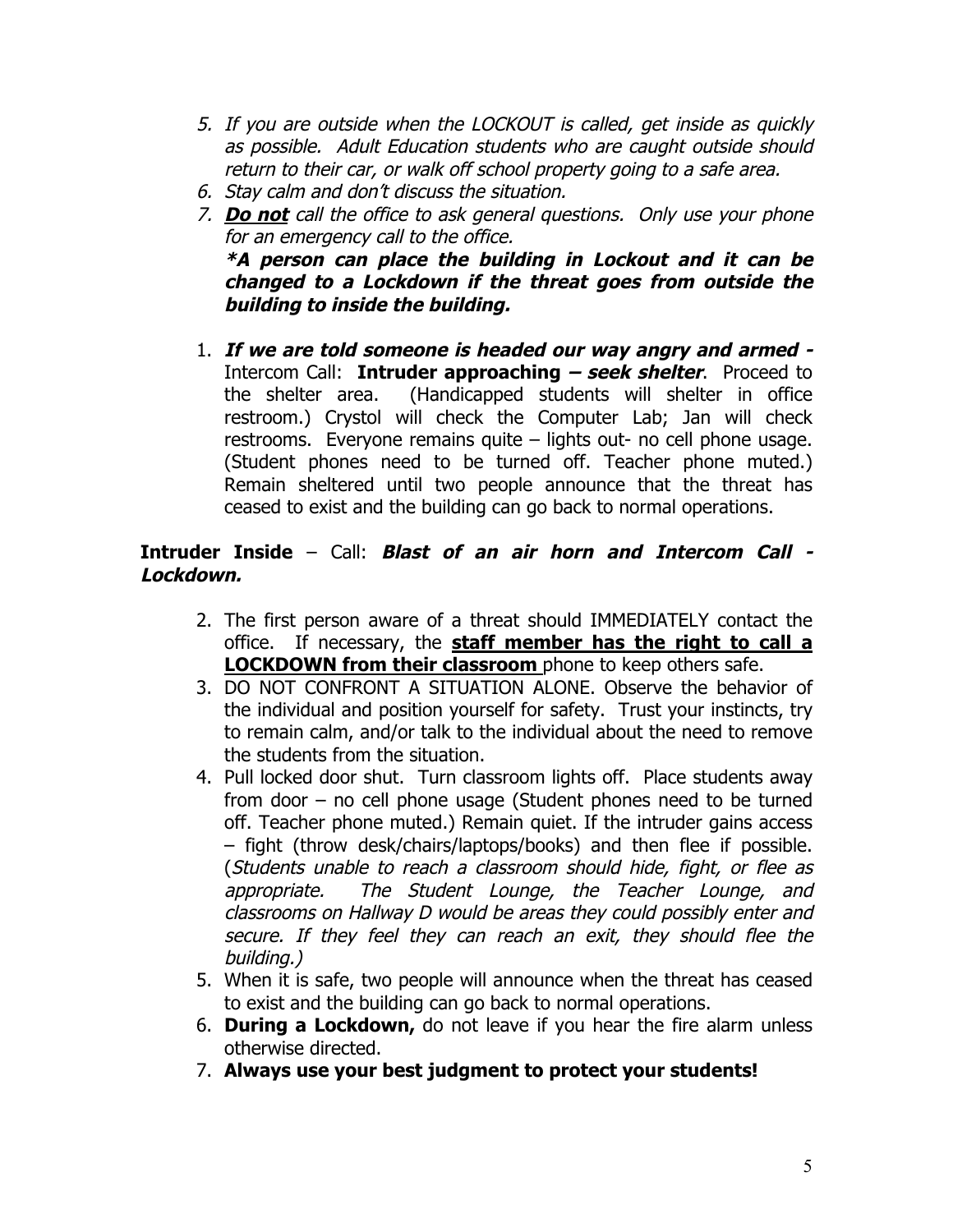### **Fire/Tornado Procedures**

In the event of a fire all individuals will exit through the front door in an orderly fashion. Once outside – turn right and continue north on Webster to the top of the hill. Everyone will stay outside until the "all clear" is announced.

In the event of a tornado, all individuals will come into the hallways, face the wall, and squat or sit down. Avoid doorway and window areas. Remain until the "all clear" is announced.

## **Cell Phone Usage**

Staff cell phones should be shut off or placed on vibrate during student hours and should not be visible to students. Cell phone usage includes text messaging.

## **E-Mail/School Computer Usage**

School e-mail is to be used strictly for work purposes. Bulk emails and "chain" emails are not to be forwarded. Personal e-mail, instant messaging, Face Book or My Space usage on school computers during school hours are strictly prohibited.

Staff needs to be aware that any transmitted e-mails regarding a student will be archived by Central Office and can be subpoenaed into court at anytime.

### **Professional Leave**

Teachers should submit requests for professional days at least 5 days in advance. All professional leave requests must be in accordance with Policy GGAC.

### **Tobacco**

JCEC is a tobacco-free campus.

### **Student Handbooks**

All staff should familiarize themselves with the JCEC student handbook.